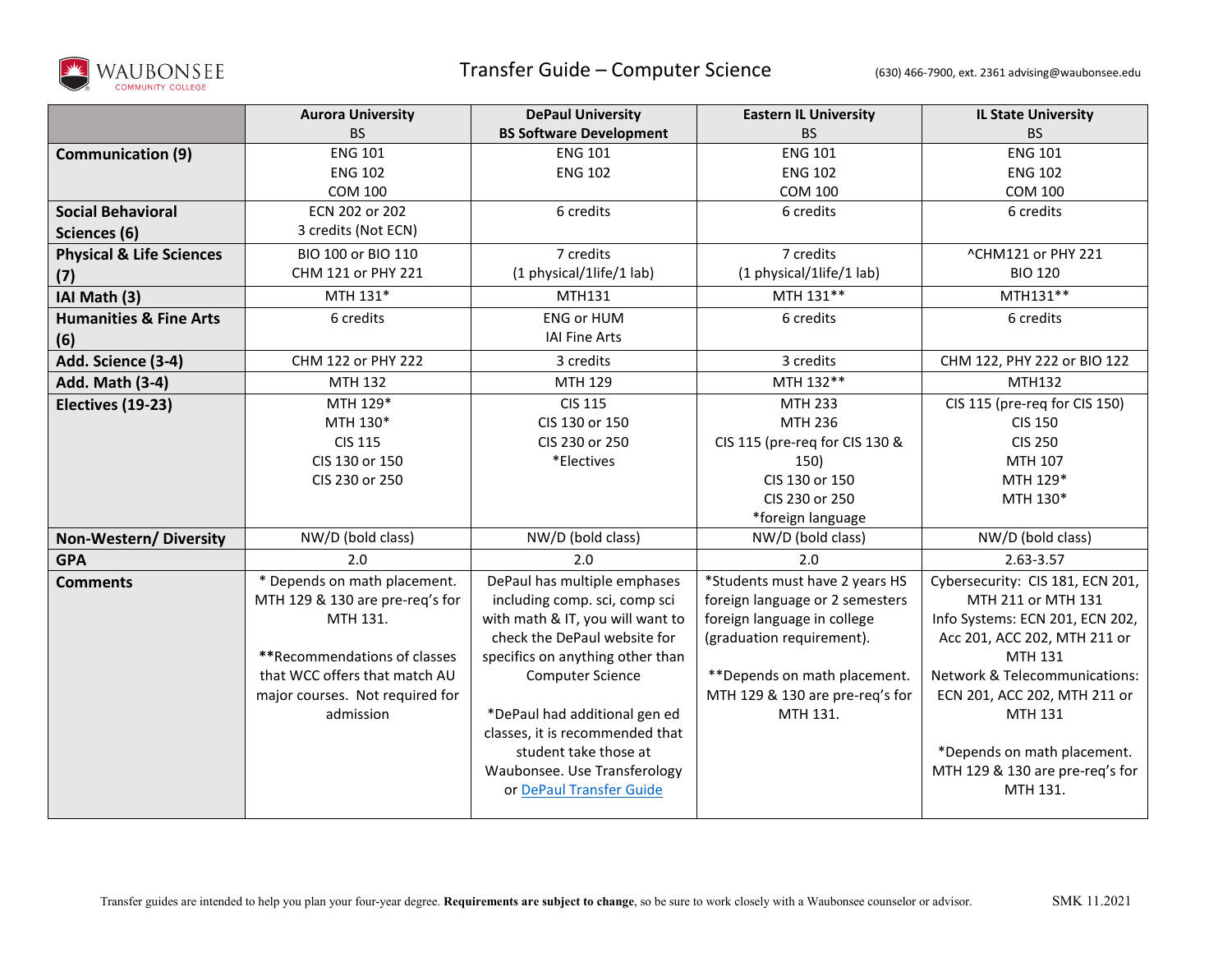

|                                     | <b>North Central College</b>              | <b>Northern IL University</b>          | <b>Southern IL University Carbondale</b>        |
|-------------------------------------|-------------------------------------------|----------------------------------------|-------------------------------------------------|
|                                     | BA&BS                                     | <b>BS</b>                              | BA&BS                                           |
| <b>Communication (9)</b>            | <b>ENG 101</b>                            | <b>ENG 101</b>                         | <b>ENG 101</b>                                  |
|                                     | <b>ENG 102</b>                            | <b>ENG 102</b>                         | <b>ENG 102</b>                                  |
|                                     | COM100                                    | <b>COM 100</b>                         | <b>COM 100</b>                                  |
| <b>Social Behavioral Sciences</b>   | 6 credits                                 | 6 credits                              | 6 credits                                       |
| (6)                                 |                                           |                                        |                                                 |
| <b>Physical &amp; Life Sciences</b> | 7 credits                                 | 7 credits                              | BS - PHY 221 and BIO 120 or 122**               |
| (7)                                 | (1 physical/1life/1 lab)                  | (1 physical/1life/1 lab)               | BA - 7 credits (1 physical/1life/1 lab)         |
| IAI Math (3)                        | BS - MTH 131*                             | MTH211 OR MTH 131*                     | BS-MTH 131*                                     |
|                                     | <b>BA - Any IAI</b>                       |                                        | BA-IAI Math                                     |
| Humanities & Fine Arts (6)          | <b>PHL 105</b>                            | 6 credits                              | 6 credits                                       |
|                                     | <b>IAI Fine Arts</b>                      |                                        | BA - PHL 105 recommended                        |
| Add. Science (3-4)                  | 3 credits                                 | 3 credits                              | <b>BS - PHY 222</b>                             |
| <b>Add. Math (3-4)</b>              | BS - MTH 132*                             | MTH 109 or 129*                        | MTH 132                                         |
| Electives (19-23)                   | CIS 115 (pre-req for CIS 130 & 150)       | CIS 115 (pre-req for CIS 130)          | <b>CIS 130</b>                                  |
|                                     | CIS 130 or 150                            | <b>CIS 130</b>                         | <b>CIS 230</b>                                  |
|                                     | <b>COM 120</b>                            | <b>CIS 230</b>                         | MTH 129*                                        |
|                                     | ** BA - foreign language                  |                                        | MTH 130*                                        |
|                                     | BS - MTH 107 or BUS 207                   |                                        | BS - MTH 233 and MTH236                         |
|                                     | MTH 129*                                  |                                        |                                                 |
|                                     | MTH 130*                                  |                                        |                                                 |
| Non-Western/Diversity               | NW/D (bold class)                         | NW/D (bold class)                      | NW/D (bold class)                               |
| <b>GPA</b>                          |                                           | 2.5                                    | 2.0                                             |
| <b>Comments</b>                     | *Depends on math placement. MTH 129       | Limited admission program              | -They prefer you take CIS courses at SIUC       |
|                                     | & 130 are pre-req's for MTH 131. MTH      | Need to attend pre-major meeting       | -It is likely it will take more than 2 years at |
|                                     | 131 is pre-req for MTH 132                |                                        | SIUC to complete the degree. Possible to        |
|                                     |                                           | <b>Admission is competitive</b>        | do in 2 years, but plan summer or extra         |
|                                     | Only accepts 60 hours from a community    |                                        | semester.                                       |
| college                             |                                           | *Depends on math placement. MTH 109 is | *Depends on math placement MTH 129 &            |
|                                     |                                           | pre-req for MTH 210 & 211. MTH 129 &   | 130 are pre-req's for MTH 131.                  |
|                                     | **BA - has a foreign language req: 6      | 130 are pre-req's for MTH 131.         | ** BS needs 6 hours of BIO (not BIO             |
|                                     | credits of college or 3 years HS w/grades |                                        | 100/101                                         |
|                                     | of "B"                                    |                                        | BA - business focus                             |